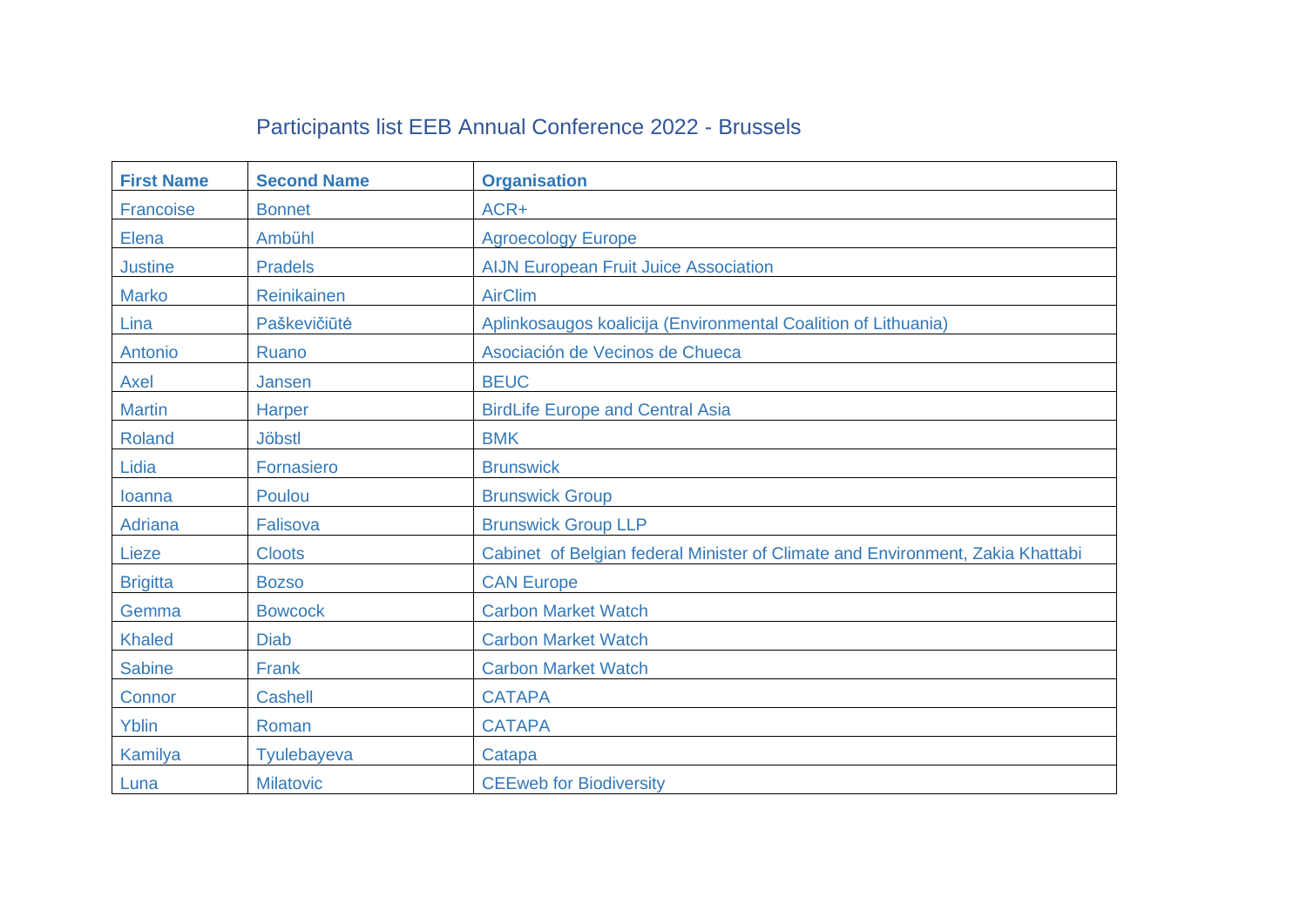| <b>First Name</b> | <b>Second Name</b> | <b>Organisation</b>                               |
|-------------------|--------------------|---------------------------------------------------|
| Orsolya           | <b>Nyárai</b>      | <b>CEEweb for Biodiversity</b>                    |
| <b>Marilène</b>   | Cadieux            | Cégep de Victoriaville                            |
| <b>Holly</b>      | <b>Draper</b>      | <b>Centre for European Volunteering</b>           |
| <b>Ross</b>       | Gower              | <b>Centre for European Volunteering</b>           |
| <b>Claire</b>     | <b>Schonbach</b>   | <b>CERES Public Affairs</b>                       |
| loana             | <b>Bere</b>        | <b>CHEM Trust</b>                                 |
| <b>Stefan</b>     | <b>Scheuer</b>     | <b>CHEM Trust</b>                                 |
| Jore              | <b>Visockyte</b>   | Circular Economy - VšĮ Žiedinė ekonomika          |
| Gocha             | Goguadze           | <b>Circular Initiatives Roadmap (CIR)</b>         |
| <b>Carlotta</b>   | <b>Besozzi</b>     | <b>Civil Society Europe</b>                       |
| Anaïs             | <b>Berthier</b>    | <b>ClientEarth</b>                                |
| Catherine         | <b>Derenne</b>     | <b>ClientEarth</b>                                |
| Lorenzo           | Fiorilli           | <b>Clientearth</b>                                |
| Anne              | Friel              | <b>ClientEarth</b>                                |
| Adam              | <b>Weiss</b>       | <b>ClientEarth</b>                                |
| <b>Brunello</b>   | de Vita            | <b>Committee of the Regions</b>                   |
| Laura             | <b>Mercier</b>     | <b>Contexte</b>                                   |
| Gabriella         | Pajna              | CSI2050 think tank                                |
| <b>Bianca</b>     | <b>Sofian</b>      | <b>Cullen International</b>                       |
| Igor              | <b>Struyf</b>      | Department of Environment and Spatial Development |
| <b>Sascha</b>     | Müller-Kraenner    | <b>Deutsche Umwelthilfe</b>                       |
| <b>Bjela</b>      | <b>Vossen</b>      | <b>Deutscher Naturschutzring (DNR)</b>            |
| Lena              | Morgenstern        | Deutscher Naturschutzring e.V.                    |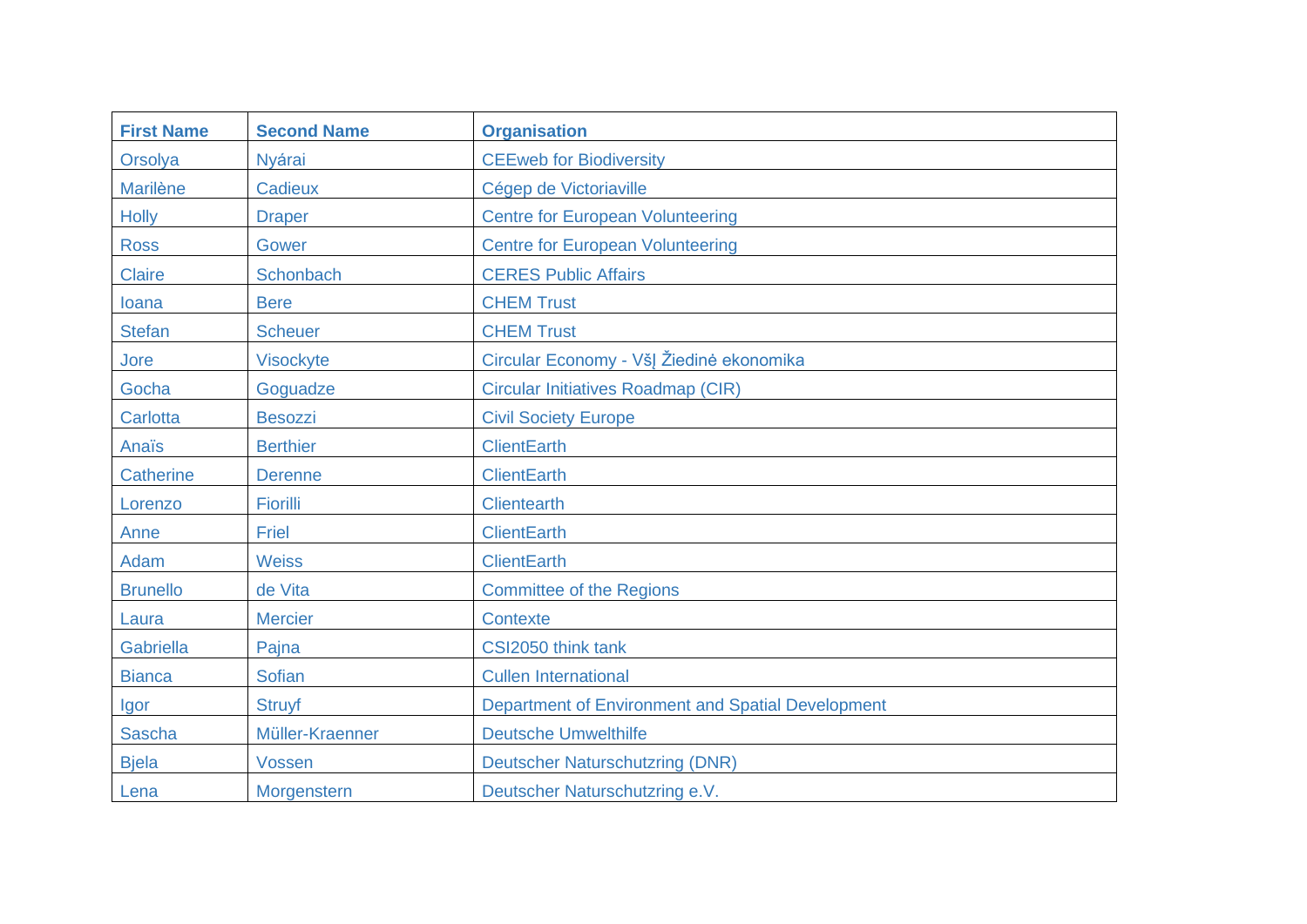| <b>First Name</b> | <b>Second Name</b> | <b>Organisation</b>                                          |
|-------------------|--------------------|--------------------------------------------------------------|
| Pieter            | De Pous            | E <sub>3</sub> G                                             |
| <b>Ilias</b>      | <b>Grampas</b>     | <b>EBCD</b>                                                  |
| <b>Sabrina</b>    | Vandezande         | <b>EC-DGENV</b>                                              |
| <b>Myriam</b>     | <b>Buyse</b>       | EC, AIACE-Belgique, GROEN                                    |
| Antonio           | <b>Kaulard</b>     | eco&eco srl                                                  |
| <b>Nuria</b>      | <b>Blazquez</b>    | Ecologistas en Acción                                        |
| <b>Clara</b>      | van den Berg       | <b>Ecorys</b>                                                |
| <b>Marco</b>      | Grippa             | <b>ECOS</b>                                                  |
| Carolina          | <b>Koronen</b>     | <b>ECOS</b>                                                  |
| <b>Justin</b>     | <b>Wilkes</b>      | <b>ECOS - Environmental Coalition on Standards</b>           |
| Ilya              | <b>Trombitsky</b>  | <b>Eco-TIRAS Intl Assn of River Keepers</b>                  |
| Jeremie           | <b>Fosse</b>       | eco-union                                                    |
| <b>Carsten</b>    | Wachholz           | <b>Ellen MacArthur Foundation</b>                            |
| <b>Iris</b>       | <b>Asselin</b>     | <b>ENHESA</b>                                                |
| Rhea              | Suri               | <b>Enhesa</b>                                                |
| Aleksandra        | Mladenovic         | <b>Environmental Ambassadors for Sustainable Development</b> |
| <b>Sara</b>       | <b>Bizzotto</b>    | <b>ERA</b>                                                   |
| Elena             | <b>Bonfiglio</b>   | <b>ERCST</b>                                                 |
| <b>Kalev</b>      | <b>Sepp</b>        | <b>Estonian Society for Nature Conservation</b>              |
| Peter             | Nitsche-Whitfield  | ETUI/EPOG+                                                   |
| Carla             | Galea              | Eu council                                                   |
| Raghad            | <b>Alshikh</b>     | Eu parlement                                                 |
| Ana               | Alexandrescu       | <b>EURACTIV</b>                                              |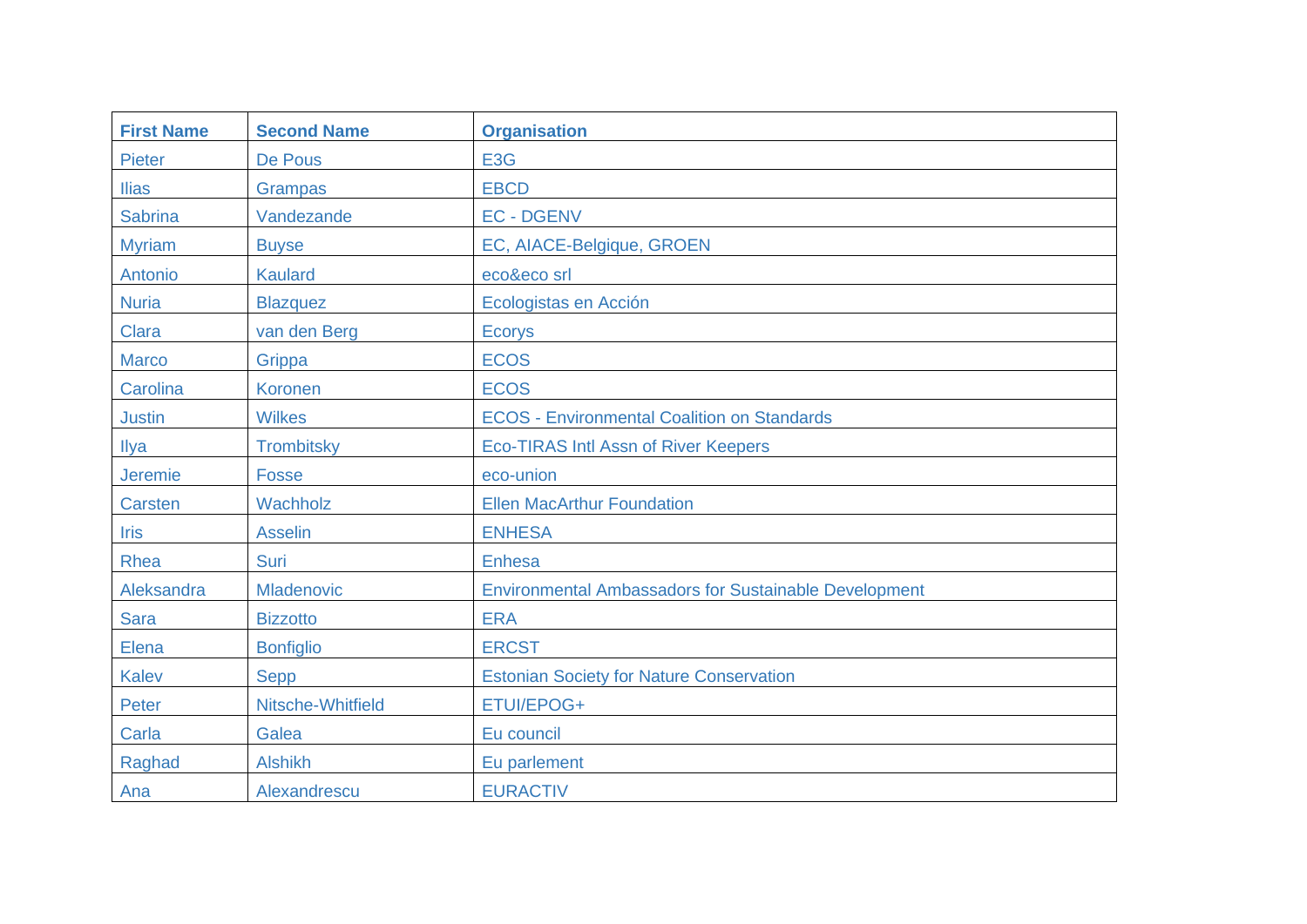| <b>First Name</b> | <b>Second Name</b>    | <b>Organisation</b>                                           |
|-------------------|-----------------------|---------------------------------------------------------------|
| <b>Roland</b>     | Gladushenko           | <b>EURIMA - European Insulation Manufacturers Association</b> |
| Fabrizio          | Fabbri                | <b>Euro Coop</b>                                              |
| <b>Roberto</b>    | Ferrigno              | <b>European Circular Bioeconomy Policy Initiative</b>         |
| Anton             | Lazarus               | <b>European Climate Foundation</b>                            |
| <b>Mauro</b>      | Anastasio             | <b>European Climate Foundation</b>                            |
| <b>Darrelle</b>   | Colleran              | <b>European Climate Foundation</b>                            |
| <b>Sarah</b>      | <b>O'Brien</b>        | <b>European Climate Foundation</b>                            |
| <b>Thomas</b>     | <b>Arnold</b>         | <b>European Commission</b>                                    |
| Zsuzsanna         | <b>Belenyessy</b>     | <b>European Commission</b>                                    |
| <b>Madalina</b>   | lonescu               | <b>European Commission</b>                                    |
| Ewa               | <b>Malz</b>           | <b>European Commission</b>                                    |
| <b>Saba</b>       | <b>Nordstrom</b>      | <b>European Commission</b>                                    |
| Carmen            | Perconti              | <b>European Commission</b>                                    |
| Frank             | <b>Siebern-Thomas</b> | <b>European Commission</b>                                    |
| Florika           | <b>Fink-Hooijer</b>   | <b>European Commission</b>                                    |
| <b>Marta</b>      | <b>Mansanet</b>       | <b>European Committee of the Regions</b>                      |
| <b>Sarah</b>      | Abou-Chleih           | <b>European Environmental Bureau</b>                          |
| Andreea           | Anca                  | <b>European Environmental Bureau</b>                          |
| <b>Roberta</b>    | <b>Arbinolo</b>       | <b>European Environmental Bureau</b>                          |
| <b>Stephane</b>   | <b>Arditi</b>         | <b>European Environmental Bureau</b>                          |
| <b>Piotr</b>      | <b>Barczak</b>        | <b>European Environmental Bureau</b>                          |
| Carmen            | <b>Benner</b>         | <b>European Environmental Bureau</b>                          |
| Alessia           | <b>Biasioli</b>       | <b>European Environmental Bureau</b>                          |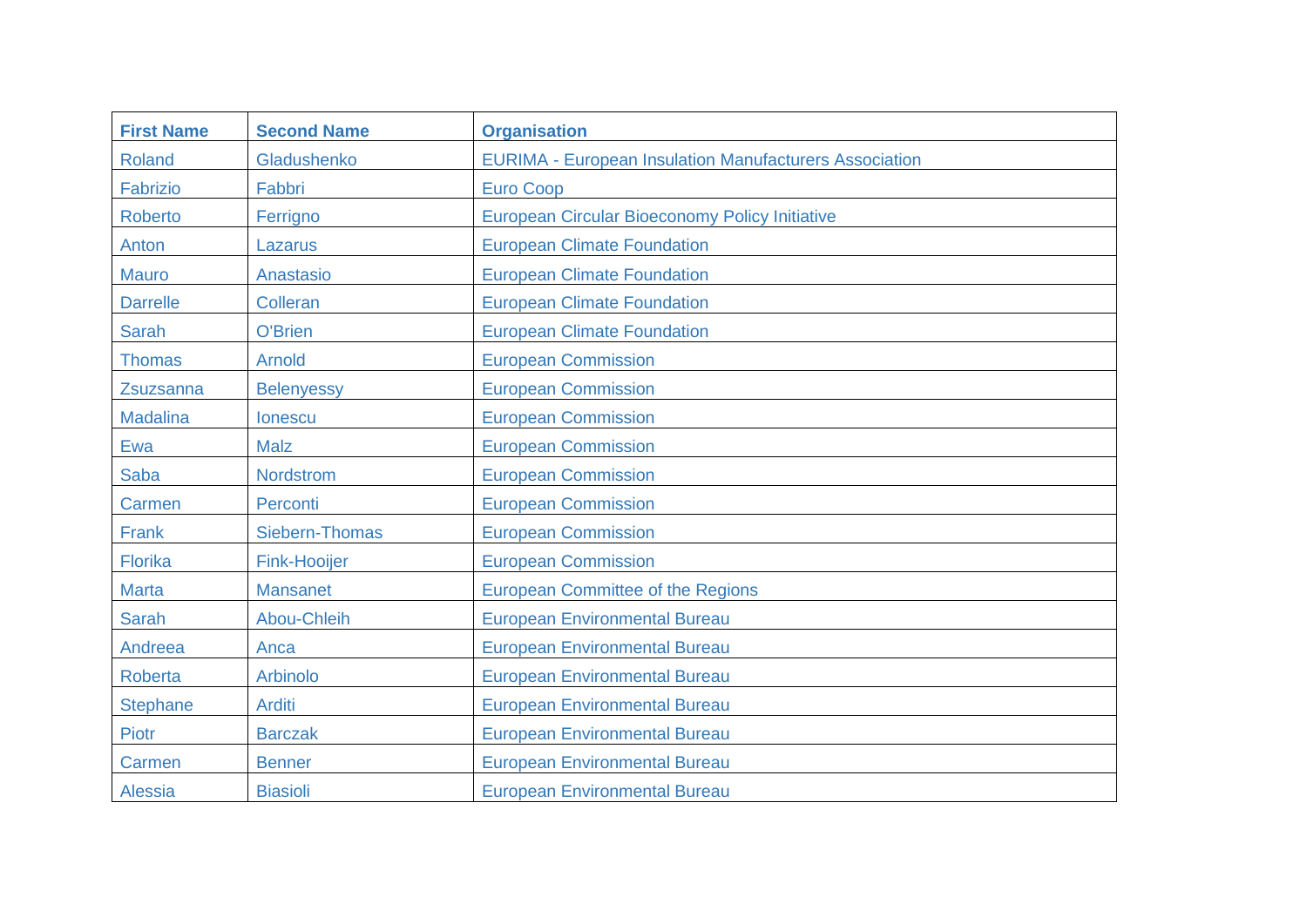| <b>First Name</b> | <b>Second Name</b> | <b>Organisation</b>                  |
|-------------------|--------------------|--------------------------------------|
| Geraldine         | <b>Borja</b>       | <b>European Environmental Bureau</b> |
| Marie-Amelie      | <b>Brun</b>        | <b>European Environmental Bureau</b> |
| Orla              | <b>Butler</b>      | <b>European Environmental Bureau</b> |
| Sophia            | Caiati             | <b>European Environmental Bureau</b> |
| <b>Sandra</b>     | Cambule            | <b>European Environmental Bureau</b> |
| Francesca         | Carlsson           | <b>European Environmental Bureau</b> |
| <b>Charline</b>   | <b>Cheuvart</b>    | <b>European Environmental Bureau</b> |
| <b>Ervisa</b>     | Cipi               | <b>European Environmental Bureau</b> |
| Eva               | <b>Corral</b>      | <b>European Environmental Bureau</b> |
| <b>Bich</b>       | Dao                | <b>European Environmental Bureau</b> |
| Aymori            | <b>Duncan</b>      | <b>European Environmental Bureau</b> |
| Emma              | <b>Ernsth</b>      | <b>European Environmental Bureau</b> |
| Ania              | Garstka            | <b>European Environmental Bureau</b> |
| <b>Manuela</b>    | Gervasi            | <b>European Environmental Bureau</b> |
| <b>Denise</b>     | Godinho            | <b>European Environmental Bureau</b> |
| Sonia             | Goicoechea         | <b>European Environmental Bureau</b> |
| Andrea            | González Rodríguez | <b>European Environmental Bureau</b> |
| <b>Rina</b>       | Guadagnini         | <b>European Environmental Bureau</b> |
| <b>Frederik</b>   | <b>Hafen</b>       | <b>European Environmental Bureau</b> |
| <b>Patrizia</b>   | Heidegger          | <b>European Environmental Bureau</b> |
| Laura             | <b>Hildt</b>       | <b>European Environmental Bureau</b> |
| Eva               | Izquierdo          | <b>European Environmental Bureau</b> |
| <b>Sara</b>       | Johansson          | <b>European Environmental Bureau</b> |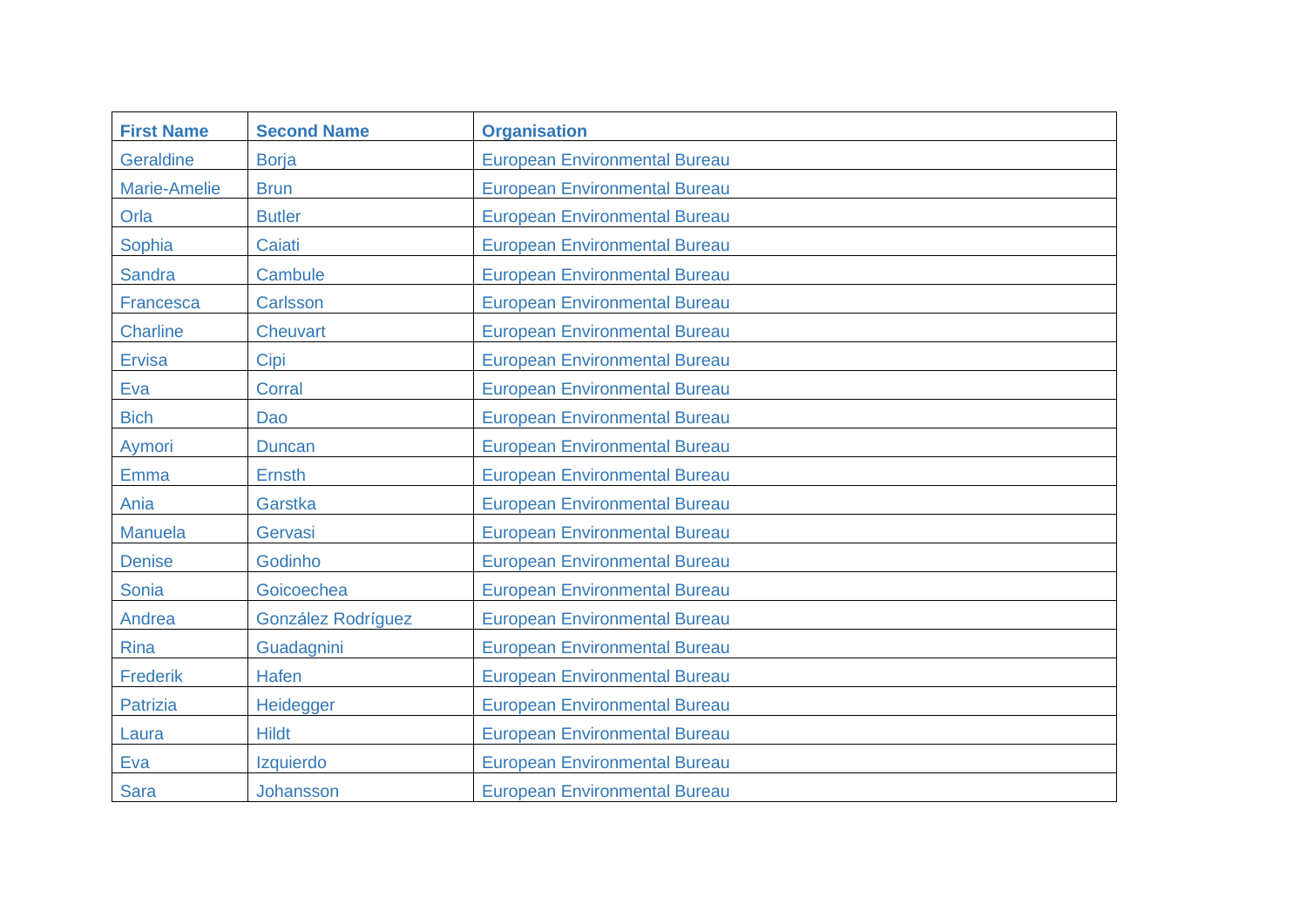| <b>First Name</b> | <b>Second Name</b> | <b>Organisation</b>                  |
|-------------------|--------------------|--------------------------------------|
| <b>Eline</b>      | <b>Kesti</b>       | <b>European Environmental Bureau</b> |
| Jurij             | <b>Krajcic</b>     | <b>European Environmental Bureau</b> |
| <b>Aliki</b>      | <b>Kriekouki</b>   | <b>European Environmental Bureau</b> |
| <b>Nicoleta</b>   | Lipcaneanu         | <b>European Environmental Bureau</b> |
| Alina             | Lukianova          | <b>European Environmental Bureau</b> |
| Elena             | Lymberidi-Settimo  | <b>European Environmental Bureau</b> |
| Emily             | <b>Macintosh</b>   | <b>European Environmental Bureau</b> |
| Diego             | <b>Marin</b>       | <b>European Environmental Bureau</b> |
| Arianna           | <b>Matzedda</b>    | <b>European Environmental Bureau</b> |
| <b>Nick</b>       | <b>Meynen</b>      | <b>European Environmental Bureau</b> |
| <b>Martina</b>    | Miglioranza        | <b>European Environmental Bureau</b> |
| <b>Blanca</b>     | <b>Morales</b>     | <b>European Environmental Bureau</b> |
| <b>Sergiy</b>     | <b>Moroz</b>       | <b>European Environmental Bureau</b> |
| <b>Jeffrey</b>    | <b>Moxom</b>       | <b>European Environmental Bureau</b> |
| <b>Marco</b>      | <b>Musso</b>       | <b>European Environmental Bureau</b> |
| Riccardo          | <b>Nigro</b>       | <b>European Environmental Bureau</b> |
| <b>Celia</b>      | <b>Nyssens</b>     | <b>European Environmental Bureau</b> |
| <b>Isabel</b>     | <b>Paliotta</b>    | <b>European Environmental Bureau</b> |
| <b>Robin</b>      | <b>Roels</b>       | <b>European Environmental Bureau</b> |
| <b>Davide</b>     | <b>Sabbadin</b>    | <b>European Environmental Bureau</b> |
| Guillermo         | San Pedro Blazquez | <b>European Environmental Bureau</b> |
| Gonzalo           | <b>Sanchez</b>     | <b>European Environmental Bureau</b> |
| <b>Tatiana</b>    | <b>Santos</b>      | <b>European Environmental Bureau</b> |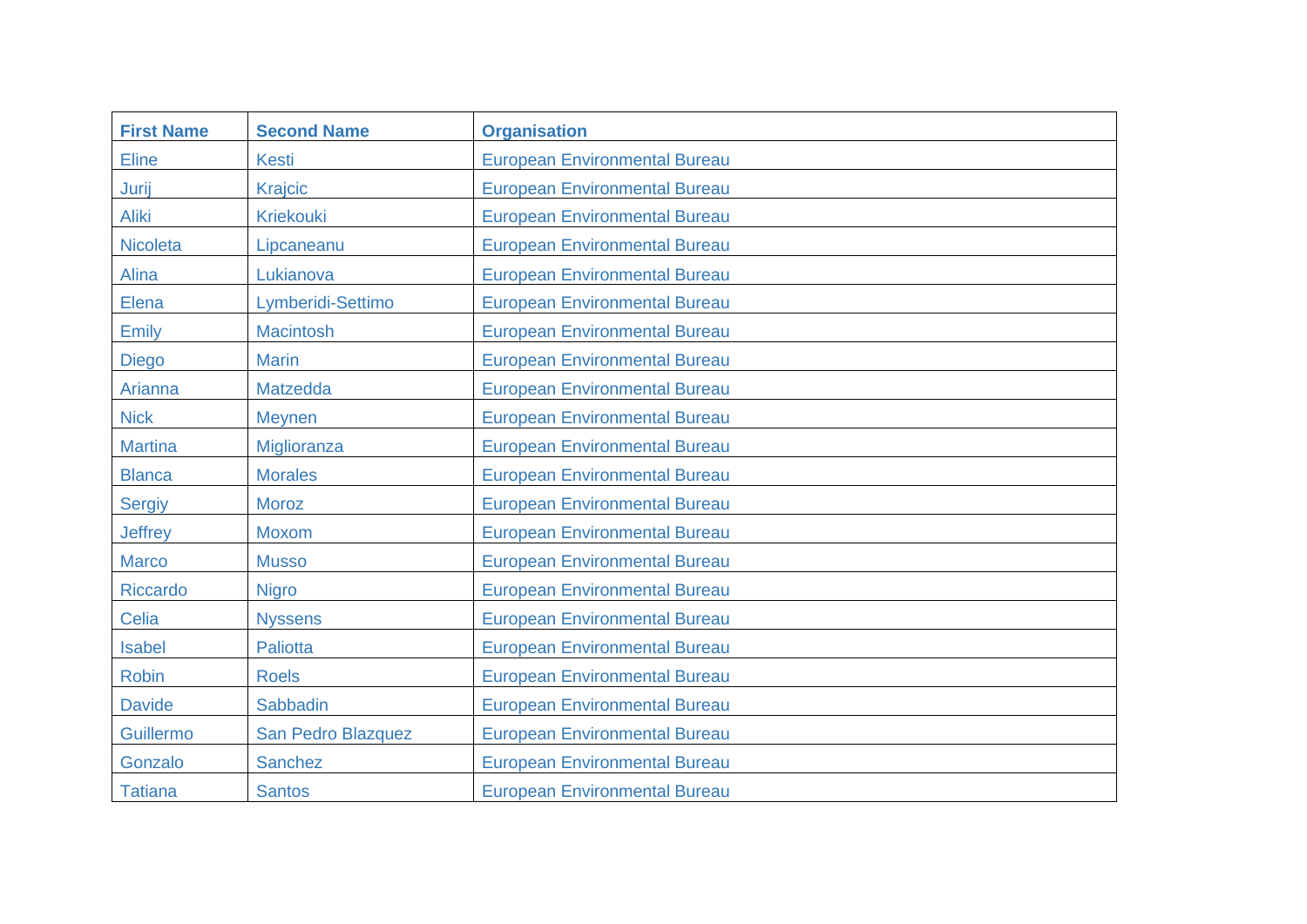| <b>First Name</b>     | <b>Second Name</b> | <b>Organisation</b>                          |
|-----------------------|--------------------|----------------------------------------------|
| <b>Christian</b>      | <b>Schaible</b>    | <b>European Environmental Bureau</b>         |
| <b>Jean-Pierre</b>    | Schweitzer         | <b>European Environmental Bureau</b>         |
| <b>Ruby</b>           | <b>Silk</b>        | <b>European Environmental Bureau</b>         |
| Cosimo                | <b>Tansini</b>     | <b>European Environmental Bureau</b>         |
| <b>Patrick</b>        | ten Brink          | <b>European Environmental Bureau</b>         |
| <b>Miriam</b>         | <b>Thiemann</b>    | <b>European Environmental Bureau</b>         |
| Margherita            | <b>Tolotto</b>     | <b>European Environmental Bureau</b>         |
| Alberto               | Vela               | <b>European Environmental Bureau</b>         |
| <b>Elise</b>          | <b>Vitali</b>      | <b>European Environmental Bureau</b>         |
| <b>Harrison</b>       | Vogt               | <b>European Environmental Bureau</b>         |
| Jeremy                | <b>Wates</b>       | <b>European Environmental Bureau</b>         |
| Katy                  | <b>Wiese</b>       | <b>European Environmental Bureau</b>         |
| Jean-Luc              | <b>Wietor</b>      | <b>European Environmental Bureau</b>         |
| Angelo                | Caserta            | <b>European Institute of Peace</b>           |
| <b>Federico Maria</b> | <b>Terreni</b>     | <b>European Movement International (EMI)</b> |
| Roxane                | Chaplain           | <b>European Parliament</b>                   |
| <b>Zaritsa</b>        | <b>Dinkova</b>     | <b>European Parliament</b>                   |
| Asger                 | Mindegaard         | <b>European Parliament</b>                   |
| Francesco<br>Paolo    | Nardacchione       | <b>European Parliament</b>                   |
| Yannick               | <b>Bottcher</b>    | <b>European Parliament</b>                   |
| Frederic              | <b>Courleux</b>    | <b>European Parliament</b>                   |
| François              | <b>Denuit</b>      | <b>European Parliament</b>                   |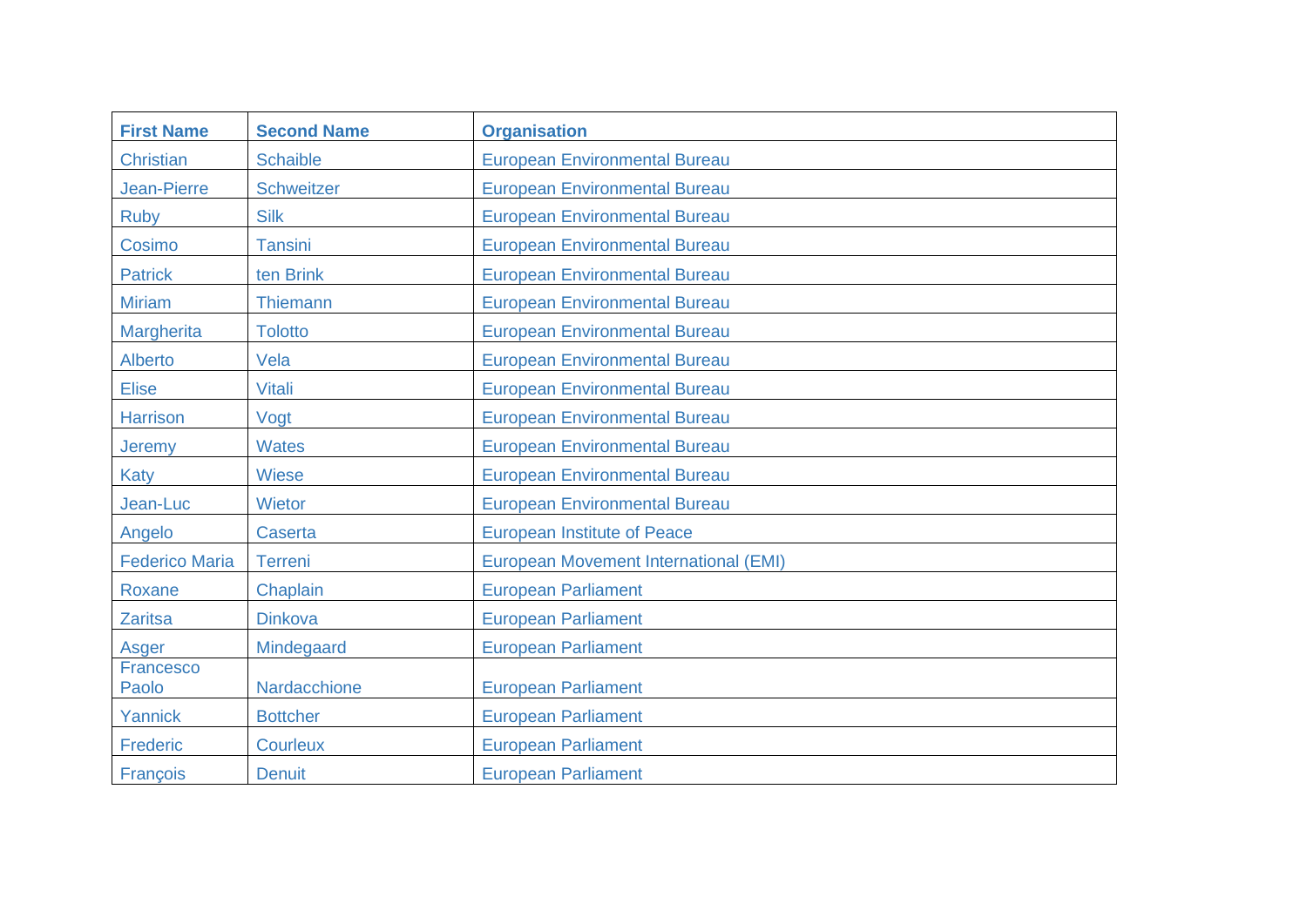| <b>First Name</b>          | <b>Second Name</b> | <b>Organisation</b>                                        |
|----------------------------|--------------------|------------------------------------------------------------|
| Constantin                 | <b>Heitzer</b>     | <b>European Parliament</b>                                 |
| Elpiniki                   | <b>Katsi</b>       | <b>European Parliament</b>                                 |
| Alberto                    | <b>Miraglia</b>    | <b>European Parliament</b>                                 |
| <b>Marta</b>               | <b>Polusik</b>     | <b>European Parliament</b>                                 |
| Linda                      | Moldovan           | <b>European Parliament</b>                                 |
| Eero                       | Säynäjäkangas      | <b>European Parliament</b>                                 |
| <b>Arnolds</b>             | <b>Eizensmits</b>  | <b>European Parliament</b>                                 |
| <b>Dalma</b>               | <b>Forgacs</b>     | <b>European Parliament</b>                                 |
| Charles-<br><b>Maxence</b> | Layet              | <b>European Parliament</b>                                 |
| <b>Stefano</b>             | Spinaci            | <b>European Parliament</b>                                 |
| Inge                       | <b>Brees</b>       | <b>European Youth Forum</b>                                |
| <b>Assia</b>               | <b>Oulkadi</b>     | <b>European Youth Forum</b>                                |
| Zachary                    | Godsey             | EU-Umweltbüro                                              |
| <b>Bernhard</b>            | Zlanabitnig        | EU-Umweltbüro                                              |
| <b>Valeria</b>             | <b>Branca</b>      | <b>EXPRA</b>                                               |
| Caroline                   | Whyte              | Feasta: the Foundation for the Eocnomics of Sustainability |
| <b>David</b>               | Renard             | Fedasil                                                    |
| <b>Thierry</b>             | Van Crombrugge     | <b>Federal authority</b>                                   |
| Hana                       | Gallego            | <b>FEFCO</b>                                               |
| Laura                      | <b>Mazzei</b>      | <b>FIPRA</b>                                               |
| Dorothée                   | Coucharrière       | <b>Fipra International</b>                                 |
| Enrico                     | <b>Donda</b>       | <b>Food &amp; Water Action Europe</b>                      |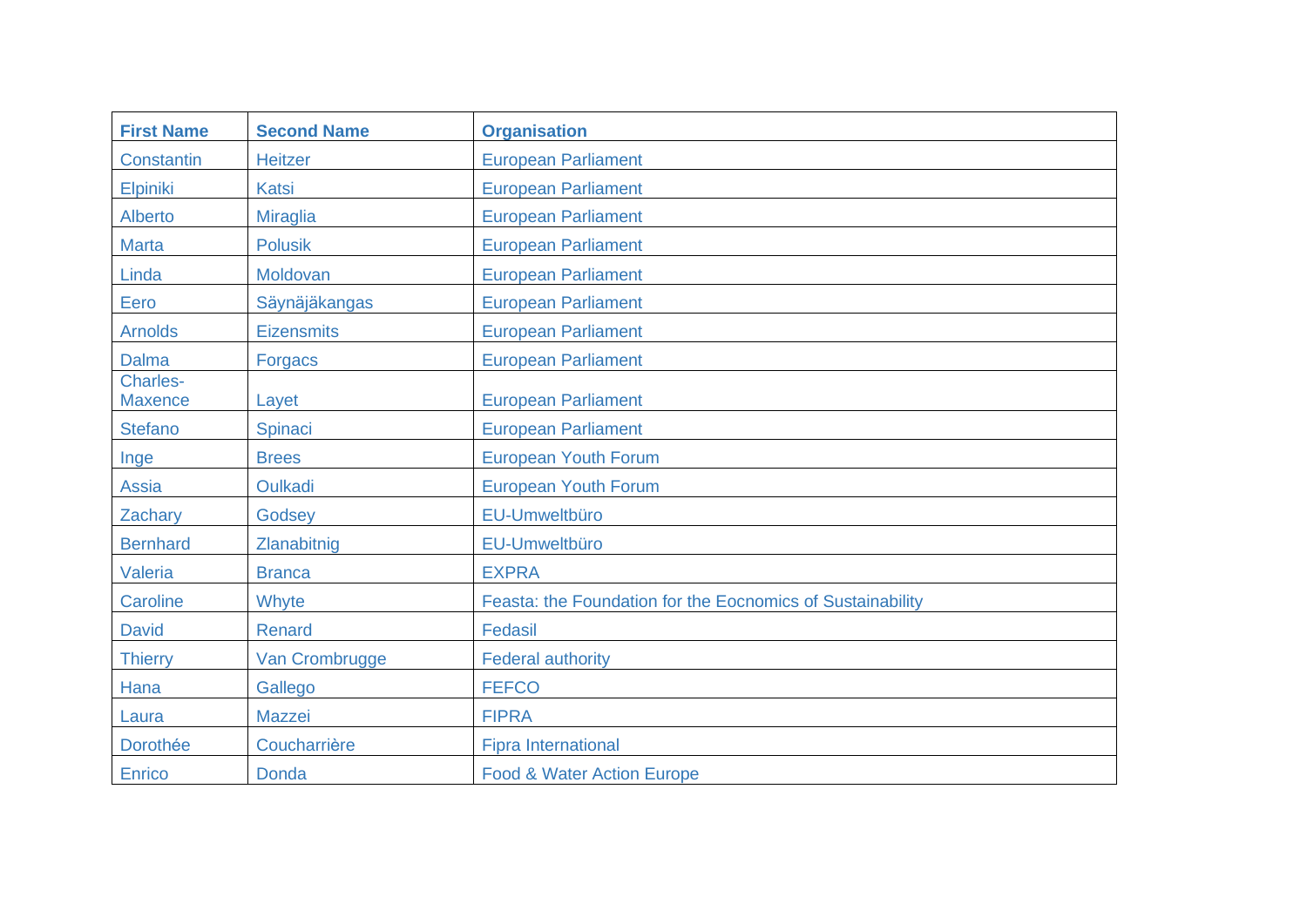| <b>First Name</b> | <b>Second Name</b>  | <b>Organisation</b>                             |
|-------------------|---------------------|-------------------------------------------------|
| <b>Hubert</b>     | <b>David</b>        | former secretary general EEB                    |
| <b>Ilia</b>       | <b>Neudecker</b>    | Foxgloves / IEEP associate                      |
| Arnaud            | <b>Schwartz</b>     | <b>France Nature Environnement</b>              |
| <b>Clara</b>      | <b>Dassonville</b>  | <b>Friedrich Ebert Stiftung Just Climate</b>    |
| Efrosyni          | Antoniou            | <b>Friends of the Earth Cyprus</b>              |
| Meadhbh           | <b>Bolger</b>       | <b>Friends of the Earth Europe</b>              |
| <b>Clara</b>      | <b>Bourgin</b>      | <b>Friends of the Earth Europe</b>              |
| <b>Matteo</b>     | <b>Mascolo</b>      | <b>FSC</b>                                      |
| <b>Joao Dias</b>  | <b>Coelho</b>       | <b>GEOTA</b>                                    |
| Francesca         | Magnolo             | <b>Ghent University</b>                         |
| Anja              | <b>De Meerleer</b>  | <b>Government</b>                               |
| <b>Tessa</b>      | Jansoone            | <b>Government of Flanders</b>                   |
| Maddalena         | <b>Moro</b>         | Grayling                                        |
| <b>Thomas</b>     | Geln                | <b>Greenpeace EU Unit</b>                       |
| Magda             | <b>Stoczkiewicz</b> | <b>Greenpeace EUU</b>                           |
| Frank             | Schwalba-Hoth       | <b>Greens</b>                                   |
| Frank             | Schwalba-Hoth       | <b>Greens</b>                                   |
| Léonie            | <b>Bühler</b>       | Greens/EFA                                      |
| Guy               | De Koninck          | Grootouders voor het klimaat                    |
| <b>Karsten</b>    | Gödderz             | <b>Hanse-Office</b>                             |
| <b>Vlatka</b>     | <b>Matkovic</b>     | <b>Health &amp; Environment Alliance (HEAL)</b> |
| <b>Christian</b>  | Hey                 | <b>Hessian Ministry of the Environment</b>      |
| John              | <b>Hontelez</b>     | <b>Honorary member</b>                          |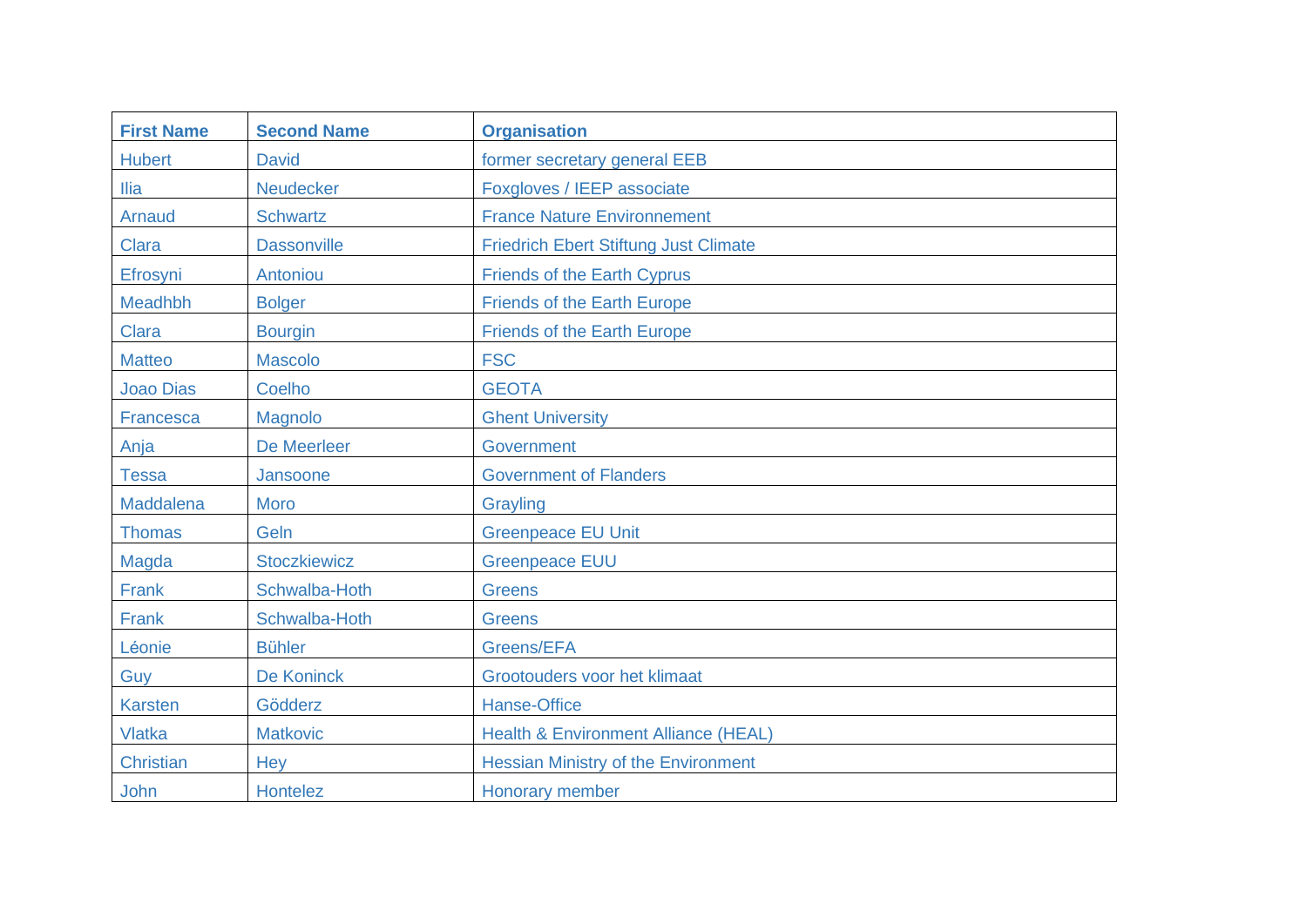| <b>First Name</b> | <b>Second Name</b>            | <b>Organisation</b>                            |
|-------------------|-------------------------------|------------------------------------------------|
| Christiana        | <b>Mauro</b>                  | Humusz Szövetség                               |
| Ingeborg          | <b>Niestroy</b>               | <b>IASS</b>                                    |
| Árni              | Finnsson                      | <b>Iceland Nature Conservation Association</b> |
| Giorgia           | <b>Dalla Libera Marchiori</b> | <b>ICLEI</b>                                   |
| Angele            | <b>Tasse</b>                  | <b>ICLEI</b>                                   |
| <b>Faustine</b>   | <b>Bas defossez</b>           | <b>IEEP</b>                                    |
| <b>Daniela</b>    | Micanovic-Franckx             | <b>IFLA EUROPE</b>                             |
| <b>Jules</b>      | <b>Vincent</b>                | Independant                                    |
| Toni              | Vidan                         | independent                                    |
| <b>Ivana</b>      | <b>Males</b>                  | <b>Institute for the Circular Economy</b>      |
| <b>Jacques</b>    | <b>Bouché</b>                 | <b>JJB Philanthropy</b>                        |
| Laurens           | De Meyer                      | kabinet Petra De Sutter                        |
| <b>Sarah</b>      | Tak                           | Klimaatzaak vzw                                |
| Aneta             | Zugecova                      | <b>Kosice Region Brussels Office</b>           |
| <b>Daniela</b>    | Minčáková                     | Košice self-governing region Brussels          |
| <b>Alberto</b>    | <b>Mola</b>                   | <b>KU Leuven</b>                               |
| Alberto           | <b>Mola</b>                   | <b>KU Leuven</b>                               |
| Ariane            | de Bellefroid                 | <b>Landmark Public Affairs</b>                 |
| Earl              | <b>Hatley</b>                 | LEAD Agency, Inc.                              |
| <b>Mauro</b>      | <b>Albrizio</b>               | <b>LEGAMBIENTE</b>                             |
| Filipa            | de Jesus Gouveia              | LPN - Liga para a Proteção da Natureza         |
| vincent           | <b>Mendes</b>                 | LVMH Moët Hennessy - Louis Vuitton             |
| <b>Mark</b>       | <b>Johnston</b>               | markjohnston.org                               |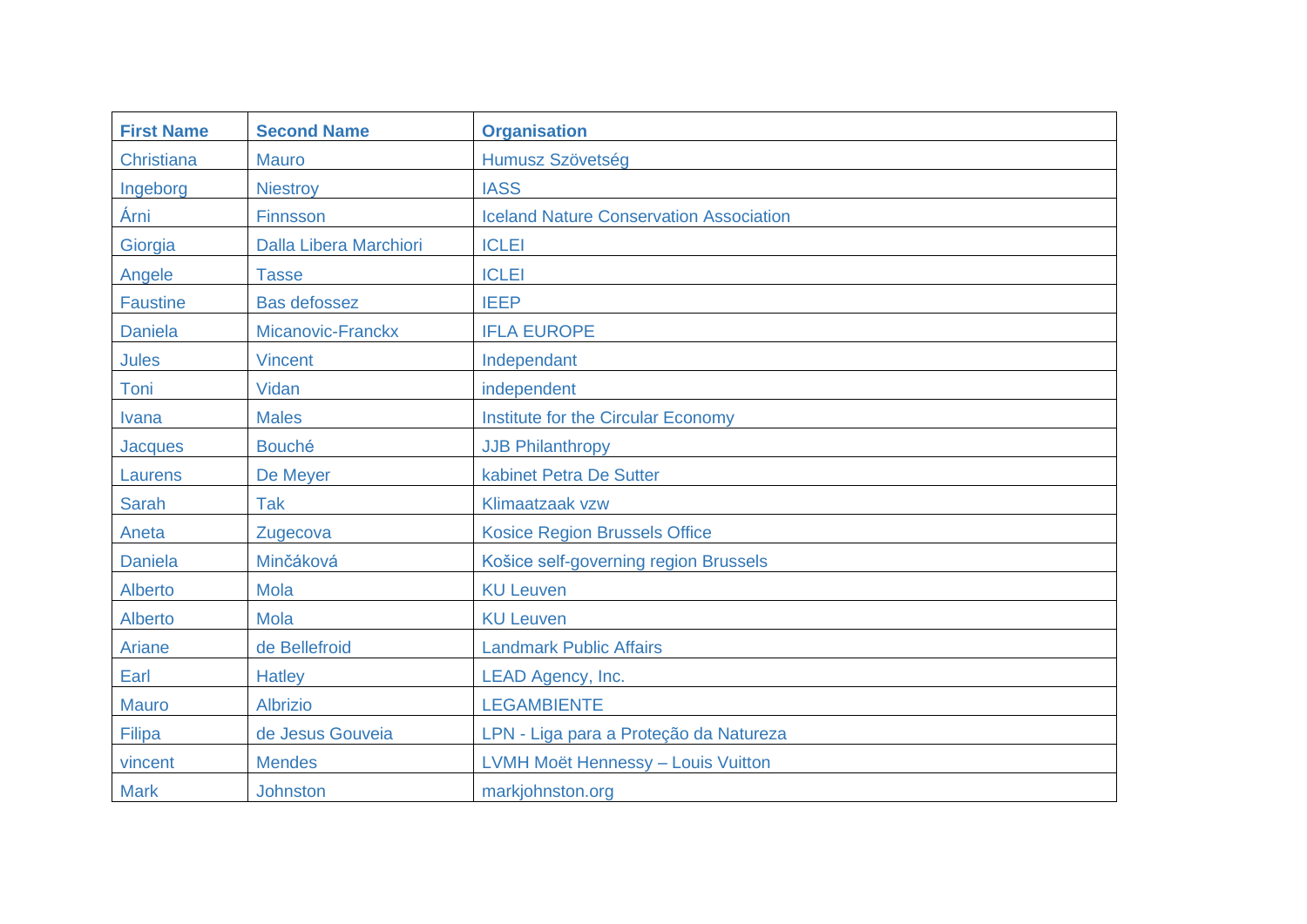| <b>First Name</b> | <b>Second Name</b>   | <b>Organisation</b>                                                |
|-------------------|----------------------|--------------------------------------------------------------------|
| Luke              | Haywood              | Mercator Research Institute on Global Commons and Climate Change   |
| Jouni             | <b>Nissinen</b>      | Ministry of the Environment Finland                                |
| <b>Haris</b>      | Paliogiannis         | <b>MIO-ECSDE</b>                                                   |
| <b>Matti</b>      | <b>Gurreck</b>       | <b>NABU</b>                                                        |
| Raphael           | Weyland              | <b>NABU</b>                                                        |
| <b>Karima</b>     | Hammouche            | NATUR&EMWELT LUXEMBOURG /MOUVEMENT ECOLOGIQUE<br><b>LUXEMBOURG</b> |
| Carolina          | Parada               | <b>NE Consulting</b>                                               |
| Aleksandra        | Zaborowska           | NeuroLandscape                                                     |
| Ingvild           | <b>Jenssen</b>       | <b>NGO Shipbreaking Platform</b>                                   |
| <b>Benedetta</b>  | <b>Mantoan</b>       | <b>NGO Shipbreaking Platform</b>                                   |
| <b>Sara</b>       | Costa                | <b>NGO Shipbreaking Platform</b>                                   |
| <b>Pietro</b>     | <b>Rabassi</b>       | <b>Nord Pool</b>                                                   |
| <b>Theo</b>       | Théo                 | <b>NordPool</b>                                                    |
| <b>Giuseppe</b>   | Sirignano            | <b>NTT Data</b>                                                    |
| <b>Justine</b>    | Audemard             | <b>One Voice</b>                                                   |
| <b>Heather</b>    | Grabbe               | <b>Open Society European Policy Instute</b>                        |
| Jerzy             | Jendroska            | <b>Opole University and Environmental Law Center</b>               |
| Emily             | <b>Stewart</b>       | <b>OSEPI</b>                                                       |
| <b>Manuela</b>    | <b>Saiba</b>         | <b>Paprika Consulting</b>                                          |
| <b>Bente</b>      | <b>Bauer</b>         | Policy Hub - Circularity for Apparel & Footwear                    |
| Agnieszka         | Fiszka Borzyszkowska | <b>Polish Ecological Club</b>                                      |
| Antonia           | Zimmermann           | <b>POLITICO</b>                                                    |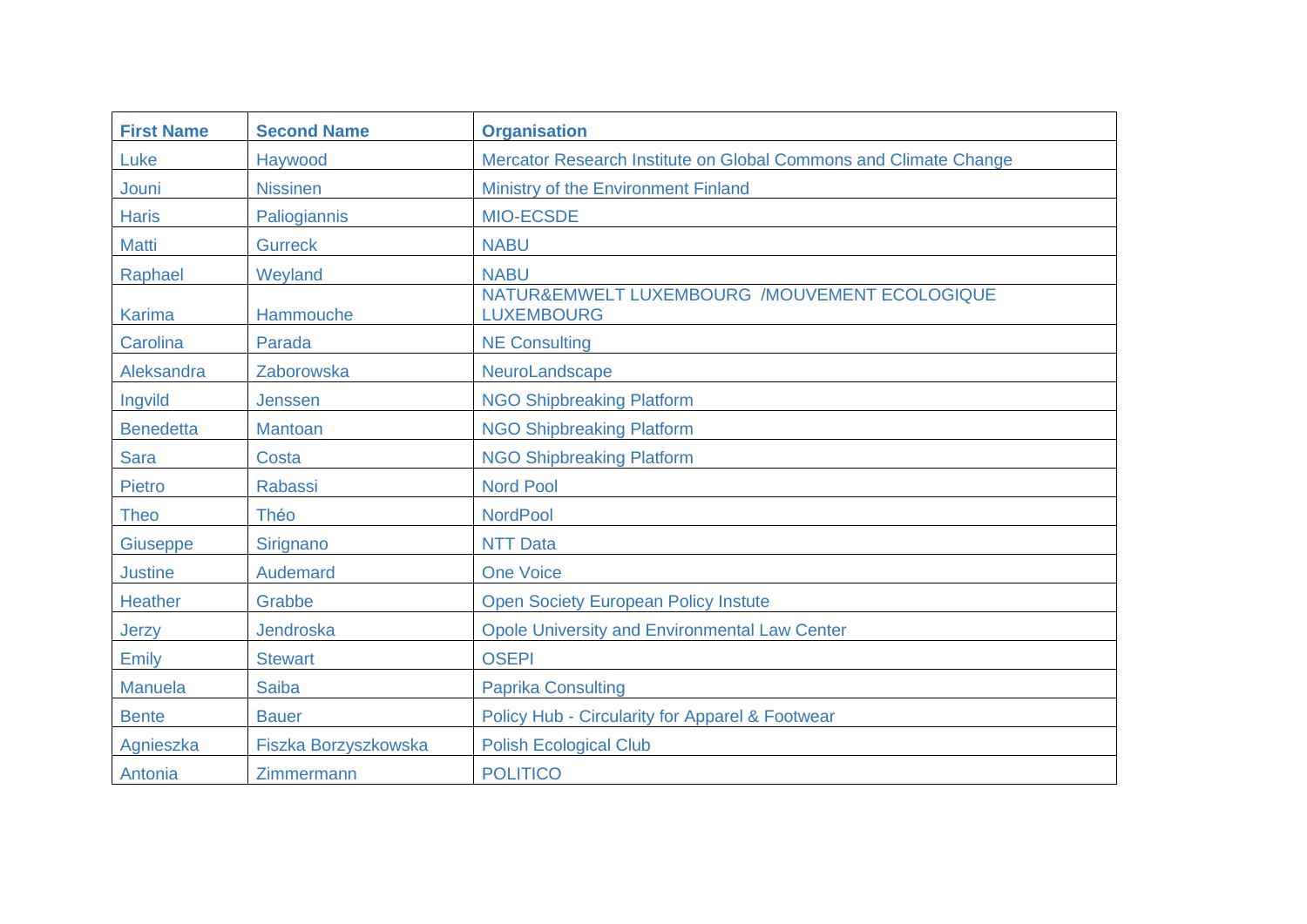| <b>First Name</b> | <b>Second Name</b> | <b>Organisation</b>                                        |
|-------------------|--------------------|------------------------------------------------------------|
| Louise            | <b>Guillot</b>     | <b>POLITICO Europe</b>                                     |
| Louis             | <b>Meuleman</b>    | <b>Public Strategy for Sustainable Development (ps4sd)</b> |
| Anouschka         | Jansen             | <b>QIMA Ltd</b>                                            |
| Angela            | van Aalst          | <b>Retired</b>                                             |
| Larry             | <b>Moffett</b>     | <b>Rise for Climate Belgium</b>                            |
| Jana              | Zurkova            | <b>RREUSE</b>                                              |
| Eleanor           | <b>Burke</b>       | <b>RSPB</b>                                                |
| Jonathan          | <b>Schött</b>      | <b>Runder Tisch Reparatur</b>                              |
| Ivan-Asen         | <b>Ivanov</b>      | S&D Group in the European Parliament                       |
| Loïc              | <b>Delorme</b>     | <b>Schneider Electric</b>                                  |
| Lloyd             | <b>Austin</b>      | <b>Scottish Environment LINK</b>                           |
| Dan               | <b>Paris</b>       | <b>Scottish Environment LINK</b>                           |
| <b>Tobias</b>     | Troll              | <b>Seas At Risk</b>                                        |
| <b>Monica</b>     | <b>Verbeek</b>     | <b>Seas At Risk</b>                                        |
| <b>Cedric</b>     | <b>Malfroid</b>    | <b>Skynet</b>                                              |
| Carmine           | Campanelli         | <b>Social Change School</b>                                |
| Andriy            | Andrusevych        | <b>Society and Environment</b>                             |
| <b>Jirka</b>      | <b>Dlouhy</b>      | Society for Sustainable Living, Czech Republic             |
| Andrea            | <b>Casamenti</b>   | <b>SOLIDAR</b>                                             |
| Irene             | Queralt            | <b>Solidar</b>                                             |
| <b>Sofiia</b>     | <b>Shevchuk</b>    | <b>Strigo Inspiro</b>                                      |
| <b>Filipe</b>     | <b>Gabriel</b>     | <b>Student</b>                                             |
| Moshood           | Owolabi            | <b>Student</b>                                             |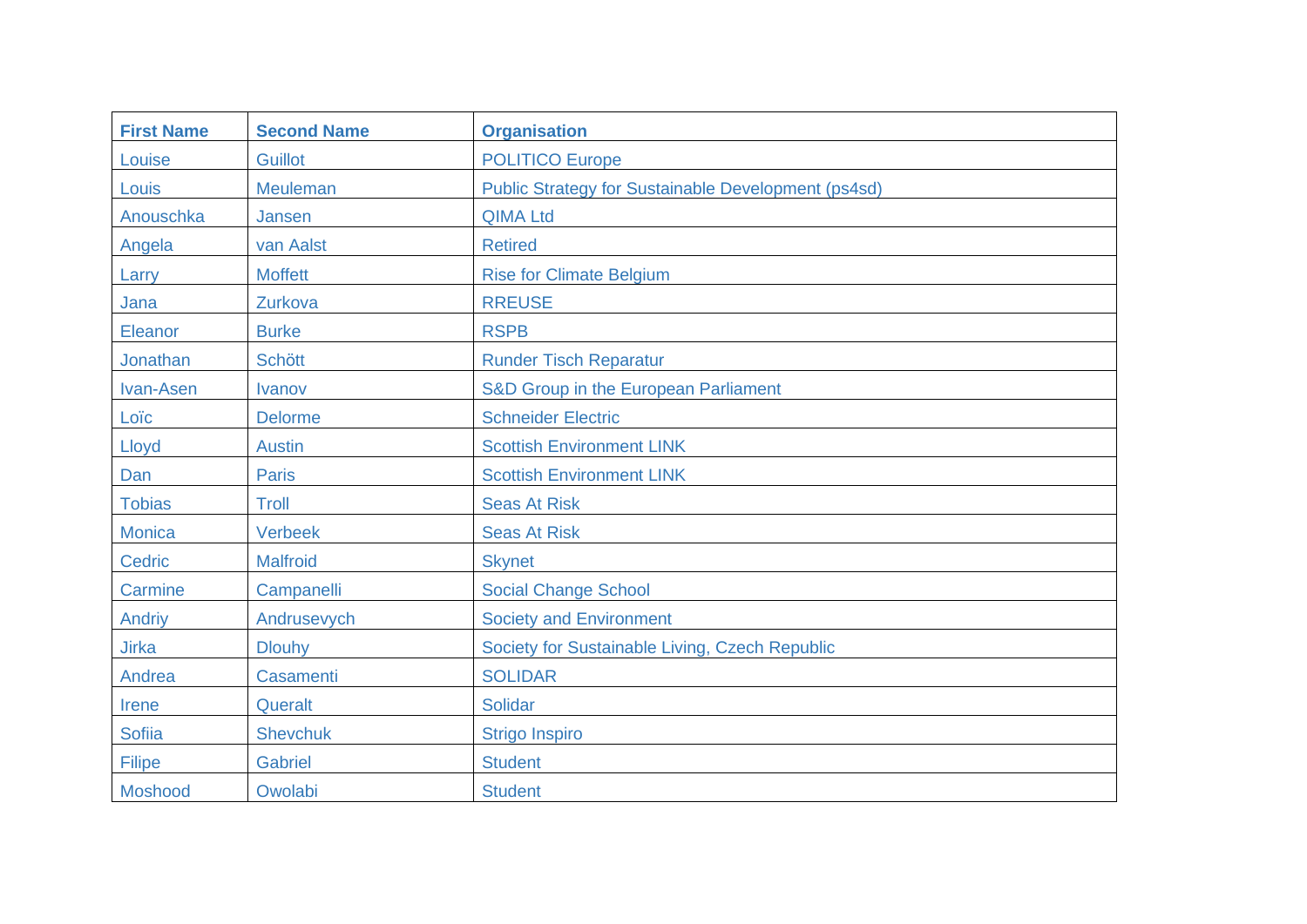| <b>First Name</b>                  | <b>Second Name</b>                   | <b>Organisation</b>                                        |
|------------------------------------|--------------------------------------|------------------------------------------------------------|
| <b>David</b>                       | Erlandsson                           | <b>Swedish Society for Nature Conservation</b>             |
| Lisa                               | Eichacker                            | <b>SWP</b>                                                 |
| Jeroom                             | <b>Remmers</b>                       | <b>TAPP Coalitie</b>                                       |
| <b>Daniela</b><br><b>Cristiana</b> | <b>Docan</b>                         | <b>Technical University of Civil Engineering Bucharest</b> |
| <b>Burcu</b>                       | Genç                                 | <b>TEMA</b>                                                |
| Raymond                            | <b>Van Ermen</b>                     | The EPE                                                    |
| <b>Kestutis</b>                    | <b>Kupšys</b>                        | The European Economic and Social Committee                 |
| Jakubowska                         | Joanna                               | The Green 10                                               |
| Joanna                             | <b>Jakubowska</b>                    | The Green 10 / CEE Bankwatch Network                       |
| Valentina                          | <b>Olivieri</b>                      | The Greens/EFA in the European Parliament                  |
| <b>Sofia</b>                       | <b>Tapper</b>                        | The Swedish Society for Nature Conservation                |
| <b>Justine</b>                     | Guiny                                | <b>TRAFFIC</b>                                             |
| William                            | <b>Todts</b>                         | <b>Transport &amp; Environment</b>                         |
| Pablo                              | Asbo                                 | <b>Trilligent</b>                                          |
| Veronika                           | <b>Hunt Safrankova</b>               | <b>UNEP</b>                                                |
| Ahmet                              | <b>Ulusoy</b>                        | <b>UNITEE</b>                                              |
| Ahmet                              | <b>Ulusov</b>                        | <b>UNITEE</b>                                              |
| <b>Gabriel</b>                     | Anderson Mendonça da<br><b>Silva</b> | Université Paris Nanterre                                  |
| <b>Marion</b>                      | <b>Rice</b>                          | <b>University of Bedfordshire</b>                          |
| Eleanor                            | <b>Brooks</b>                        | <b>University of Edinburgh</b>                             |
| Kathrin                            | Lauber                               | <b>University of Edinburgh</b>                             |
| <b>Armin</b>                       | <b>Buijs</b>                         | <b>University of Western Ontario</b>                       |